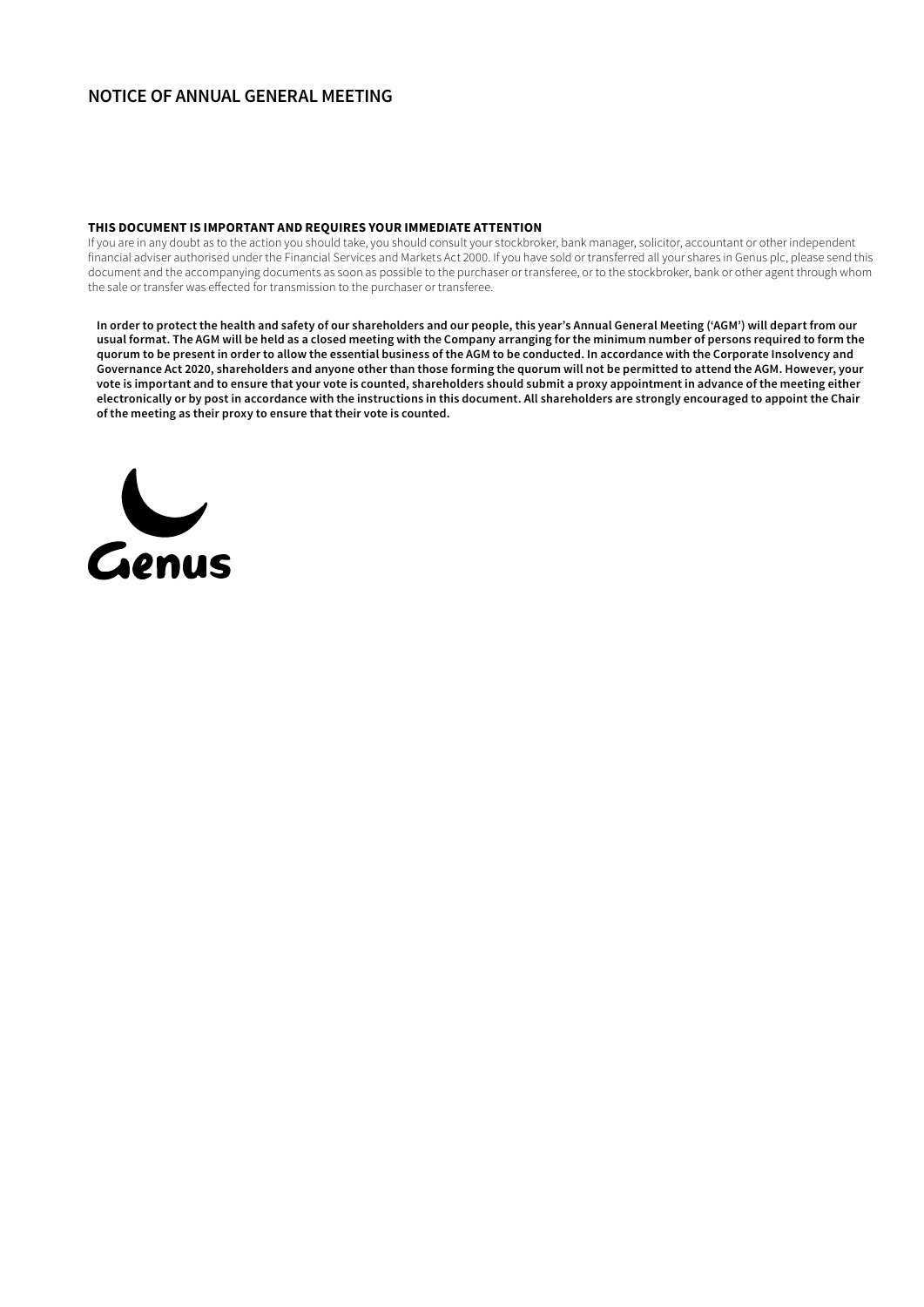# **NOTICE OF ANNUAL GENERAL MEETING**

Notice is hereby given that the 2020 Annual General Meeting of Genus plc (the 'Company') will be convened electronically in accordance with the provisions of the Corporate Insolvency and Governance Act 2020 on Wednesday, 25 November 2020 at 11.00 am for the following purposes:

To consider and if thought fit, to pass the following resolutions, of which numbers 1 to 13 will be proposed as ordinary resolutions and numbers 14 to 17 as special resolutions.

## **ORDINARY RESOLUTIONS**

- 1. To receive the Company's audited Financial Statements and the Directors' Reports for the year ended 30 June 2020.
- 2. To approve the Directors' Remuneration Report for the year ended 30 June 2020, as set out on pages 70 to 93 of the Company's Annual Report 2020.
- 3. To declare a final dividend of 19.7 pence per ordinary share, payable on 11 December 2020 to shareholders on the register of members at the close of business on 20 November 2020.
- 4. To elect Iain Ferguson as a Director of the Company who, being eligible, offers himself for election.
- 5. To elect Alison Henriksen as a Director of the Company who, being eligible, offers herself for election.
- 6. To re-elect Stephen Wilson as a Director of the Company who, being eligible, offers himself for re-election.
- 7. To re-elect Lysanne Gray as a Director of the Company who, being eligible, offers herself for re-election.
- 8. To re-elect Lykele van der Broek as a Director of the Company who, being eligible, offers himself for re-election.
- 9. To re-elect Lesley Knox as a Director of the Company who, being eligible, offers herself for re-election.
- 10. To re-elect Ian Charles as a Director of the Company who, being eligible, offers himself for re-election.
- 11. To reappoint Deloitte LLP as auditor of the Company to hold office from the conclusion of the AGM until the conclusion of the next general meeting of the Company at which Financial Statements are laid.
- 12. To authorise the Audit & Risk Committee of the Board to determine the remuneration of the auditor.
- 13. That the Directors be generally and unconditionally authorised in accordance with section 551 of the Companies Act 2006 (the 'Act') to exercise all the powers of the Company to allot shares in the Company and to grant rights to subscribe for, or to convert any security into, shares in the Company up to a maximum aggregate nominal amount of:
	- 13.1. £2,176,607.40 being 21,766,074 ordinary shares of 10 pence each ('Ordinary Shares') representing one third of the issued share capital of the Company; and
	- 13.2. £2,176,607.40 being 21,766,074 Ordinary Shares representing a further third of the issued share capital of the Company, provided that (i) they are equity securities (within the meaning of section 560(1) of the Act) and (ii) they are offered by way of an offer to holders of Ordinary Shares open for acceptance for a period fixed by the Directors to holders on the register on a fixed record date (as the Directors may determine) in proportion as nearly as may be to the respective numbers of Ordinary Shares held by them on any such record date and to other holders of equity securities entitled to participate therein, but subject to such exclusions or other arrangements as the Directors may deem necessary or expedient to deal with any fractional entitlements or legal or practical difficulties under the laws of, or the requirements of any regulatory body or any stock exchange in, any territory or by virtue of shares being represented by depositary receipts or any other matter (a 'rights issue'), such authority to expire on the conclusion of the Company's AGM next following or, if earlier, the close of business on the day which is 15 months after the date on which this resolution is passed save that the Company may, before the expiry of such period, make an offer or agreement which would or might require shares to be allotted or such rights to be granted after such expiry and the Directors may allot shares and grant rights in pursuance of such an offer or agreement as if the authority conferred hereby had not expired.

#### **SPECIAL RESOLUTIONS**

- 14. That subject to and conditional on the passing of resolution 16, the Directors be authorised, pursuant to sections 570 and 573 of the Companies Act 2006 (the 'Act'), to allot equity securities (within the meaning of section 560 of the Act) for cash pursuant to the authority conferred by resolution 13 and by way of a sale of treasury shares as if section 561(1) of the Act did not apply to any such allotment, provided that this power shall be limited to the allotment of equity securities (and sale of treasury shares):
	- 14.1. in connection with an offer of securities (but in the case of the authority granted under paragraph 13.2 of resolution 13 above by way of rights issue only, as defined in that paragraph) to the holders of Ordinary Shares on a fixed record date (as the Directors may determine) in proportion as nearly as may be to the respective numbers of Ordinary Shares held by them, on any such record date and to such other holders of equity securities entitled to participate therein, but subject to such exclusions or other arrangements as the Directors may deem necessary or expedient to deal with any fractional entitlements or legal or practical difficulties under the laws of, or the requirement of any regulatory body or any stock exchange in, any territory or by virtue of shares being represented by depository receipts or any other matter; and
	- 14.2. other than pursuant to paragraph 14.1 above, to any person or persons up to an aggregate nominal amount of £326,491.10 representing not more than 5% of the issued share capital of the Company as at 12 October 2020 (being the latest practicable date prior to the publication of this Notice),

such authority to expire upon the expiry of the general authority conferred by resolution 13 above, save that the Company may, before such expiry, make an offer or agreement which would, or might, require equity securities to be allotted, or treasury shares to be sold, after such expiry and the Directors may allot equity securities or sell treasury shares in pursuance of any such offer or agreement as if the power had not expired.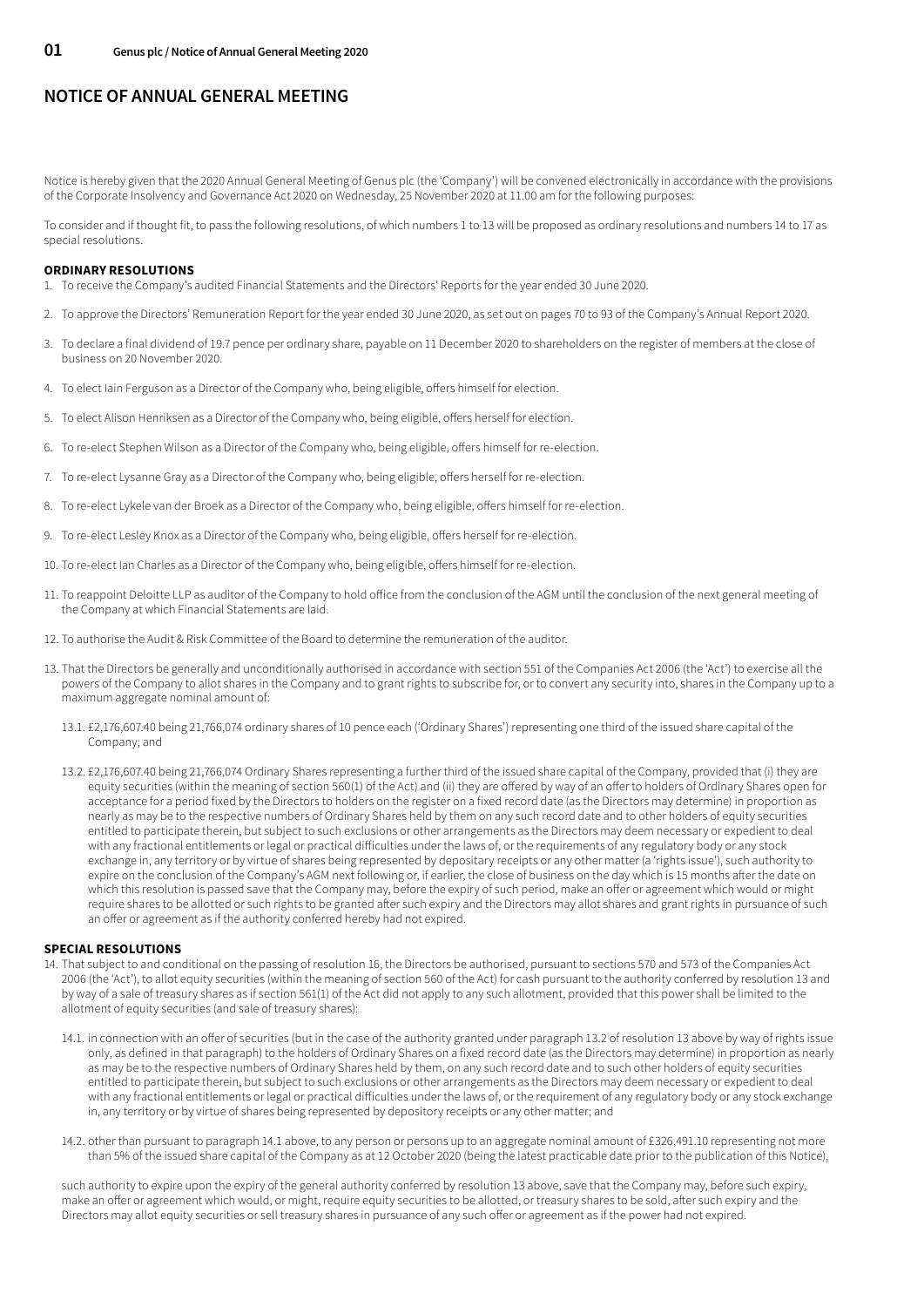- 15. That subject to and conditional on the passing of resolution 13, and in addition to any authority granted by resolution 14, the Directors be authorised, pursuant to sections 570 and 573 of the Companies Act 2006 (the 'Act'), to allot equity securities (within the meaning of section 560 of the Act) for cash pursuant to the authority conferred by that resolution and by way of a sale of treasury shares as if section 561(1) of the Act did not apply to any such allotment and sale, provided that this power shall be:
	- 15.1. limited to the allotment of equity securities, or sale of treasury shares, up to an aggregate nominal amount of £326,491.10 representing not more than 5% of the issued share capital of the Company as at 12 October 2020 (being the latest practicable date before publication of this Notice); and
	- 15.2. used only for the purposes of financing (or refinancing, if the authority is to be used within six months after the original transaction) a transaction which the Directors of the Company determine to be an acquisition or other capital investment of a kind contemplated by the Statement of Principles on Disapplying Pre-Emption Rights most recently published by the Pre-Emption Group prior to the date of this Notice,

such authority to upon the expiry of the general authority conferred by resolution 13 above, save that the Company may, before such expiry, make an offer or agreement which would, or might, require equity securities to be allotted, or treasury shares sold, after such expiry and the Directors may allot equity securities or sell treasury shares in pursuance of any such offer or agreement as if the power had not expired.

- 16. That the Company be generally and unconditionally authorised to make market purchases (within the meaning of section 693(4) of the Companies Act 2006) of Ordinary Shares on such terms and in such manner as the Directors think fit provided that:
	- 16.1. the maximum aggregate number of Ordinary Shares hereby authorised to be purchased is 6,529,822 (representing 10% of the Company's issued ordinary share capital as at 12 October 2020, being the latest practicable date before publication of this Notice);
	- 16.2. the minimum price, exclusive of any expenses, which may be paid for an Ordinary Share is 10 pence;
	- 16.3. the maximum price, exclusive of any expenses, which may be paid for an Ordinary Share is an amount equal to the higher of: (a) 105% of the average of the middle market quotations for an Ordinary Share, as derived from the London Stock Exchange Daily Official List, for the five business days immediately before the day on which such share is contracted to be purchased; and (b) the higher of the price of the last independent trade and the highest current independent bid for an Ordinary Share in the Company on the trading venues where the market purchases by the Company pursuant to the authority conferred by this resolution 16 will be carried out; and
	- 16.4. the authority conferred by this resolution shall expire on the conclusion of the Company's AGM next following or the close of business on the day which is 15 months after the date of its passing (whichever occurs first) unless previously renewed, varied or revoked by the Company in general meeting, except that the Company may, before such expiry, enter into a contract for the purchase of Ordinary Shares under the authority hereby conferred prior to the expiry of such authority, which will or may be completed by or executed wholly or partly after the expiration of this authority, and may purchase its Ordinary Shares in pursuance of any such contract.
- 17. That a General Meeting, other than an Annual General Meeting, may be called on not less than 14 clear days' notice and that such authority shall expire on the conclusion of the Company's AGM next following.

The Board considers that all the resolutions to be considered at the AGM are in the best interests of the Company and its members as a whole and are therefore likely to promote the success of the Company for the benefit of its members as a whole. The Directors unanimously recommend that you vote in favour of all the proposed resolutions as they intend to do in respect of their own beneficial holdings which amount in aggregate to 101,535 shares representing approximately 0.155% of the existing issued ordinary share capital of the Company.

By order of the Board Registered office: Matrix House Basing View Basingstoke RG21 4DZ Registered in England and Wales with number 02972325

Daniel Harten

**DAN HARTLEY** Group General Counsel & Company Secretary 12 October 2020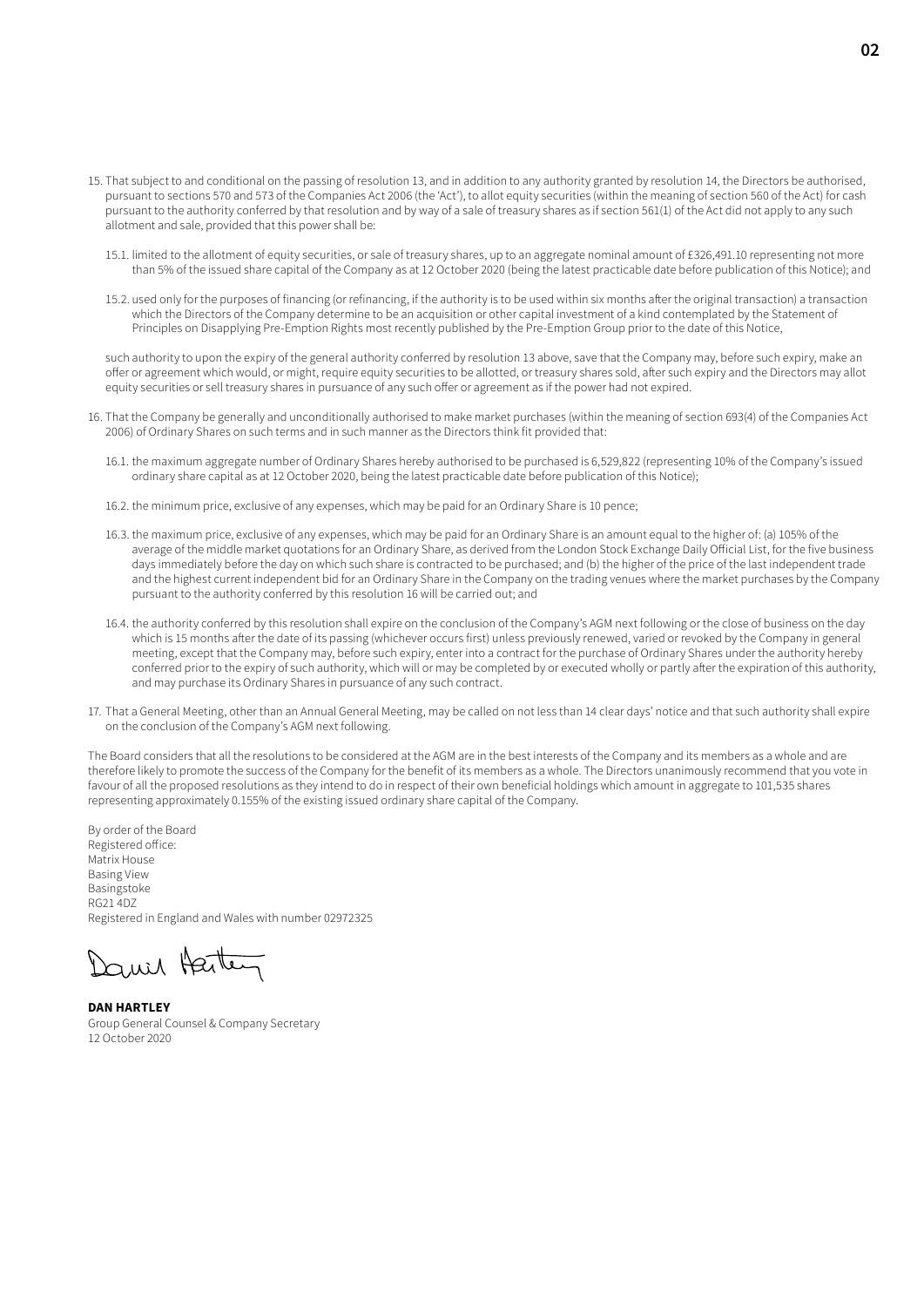# **NOTICE OF ANNUAL GENERAL MEETING** CONTINUED

## **EXPLANATORY NOTES**

In order to protect the health and safety of our shareholders and our people, this year's AGM will depart from our usual format. The AGM will be held as a closed meeting with the Company arranging for the minimum number of persons required to form the quorum to be present in order to allow the essential business of the AGM to be conducted. In accordance with the Corporate Insolvency and Governance Act 2020, shareholders and anyone other than those forming the quorum will not be permitted to attend the AGM. However, your vote is important and to ensure that your vote is counted, shareholders should submit a proxy appointment in advance of the meeting either electronically or by post in accordance with the instructions in this document. All shareholders are strongly encouraged to appoint the Chair of the meeting as their proxy to ensure that their vote is counted.

This section contains an explanation of each of the resolutions to be put to the AGM. Resolutions 1 to 13 are ordinary resolutions requiring the approval of a simple majority of shareholders present (in person or by proxy) and voting at the AGM. Resolutions 14 to 17 are special resolutions requiring the approval of 75% of shareholders present (in person or by proxy) and voting at the AGM.

# RESOLUTION 1 – TO RECEIVE THE ANNUAL REPORT

The Chairman will present the Annual Report to the AGM.

## RESOLUTION 2 – APPROVAL OF THE DIRECTORS' REMUNERATION REPORT

The Company is required to offer an annual advisory vote on the implementation of the Company's existing remuneration policy in terms of the payments and share awards made to Directors during the year (the 'Directors' Remuneration Report').

Resolution 2 seeks shareholder approval for the Directors' Remuneration Report as set out on pages 70 to 93 of the Company's Annual Report 2020. The Directors' Remuneration Report gives details of the Directors' remuneration for the year ended 30 June 2020. Resolution 2 is an advisory resolution and does not affect the future remuneration paid to any Director. The report also includes details of the Remuneration Committee's representations and activities. The Company's auditor Deloitte LLP has audited those parts of the Directors' Remuneration Report which are required to be audited and their report is issued in the Company's Annual Report 2020.

The current Directors' Remuneration Policy was approved at the Company's AGM held in November 2019 and is set out in our 2019 Annual Report which is available from our website at www.genusplc.com. The Directors' Remuneration Policy is not therefore required to be approved at this year's AGM and will be put to shareholders again no later than the company's AGM in 2022. The summary of the 2019 remuneration policy set out in the Company's Annual Report does not form part of the Directors' Remuneration Report for the purposes of this resolution 2.

## RESOLUTION 3 – FINAL DIVIDEND

Final dividends must be approved by shareholders but must not exceed the amount recommended by Directors. If the meeting approves the recommended final dividend it will be paid out in accordance with resolution 3. An interim dividend of 9.4 pence per Ordinary Share was paid on 6 April 2020 to shareholders on the register at 6 March 2020, resulting in a total dividend for the year of 29.1 pence per Ordinary Share.

## RESOLUTIONS 4 TO 10 – ELECTION AND RE-ELECTION OF DIRECTORS

In accordance with provisions of the UK Corporate Governance Code, all Directors of the Company are required to offer themselves for annual reelection. Biographies of all of the current Directors can be found on pages 50 to 51 of the Company's Annual Report 2020 together with reasons why their contributions are, and continue to be, important to the Company's long term sustainable success. The Board has considered whether each of the independent Non-Executive Directors is free from any relationship that could materially interfere with the exercise of his or her independent judgement and has determined that each continues to be considered to be independent.

During the search for a new Chairman, Iain Ferguson emerged as the outstanding candidate based on his background as a public company chair and Non-Executive Director, and as a former FTSE 100 chief executive. He has a unique blend of Board and business leadership expertise, across a range of industries, with extensive international experience and strong commercial acumen. The Board was therefore pleased to appoint Iain as a Non-Executive Director and Chairman Designate, having considered in detail Iain's other time commitments. Having discussed with Iain his other commitments, the Board was satisfied from those discussions that he will be able to commit sufficient time to Genus in fulfilling his duties.

## RESOLUTIONS 11 AND 12 – APPOINTMENT OF AUDITOR AND AUDITOR'S REMUNERATION

The Company is required to appoint an auditor at each general meeting at which accounts are presented, to hold office until the end of the next such meeting. This resolution is recommended by the Audit & Risk Committee and proposes the reappointment of the Company's existing auditor, Deloitte LLP and gives authority to the Audit & Risk Committee to agree the auditor's remuneration.

## RESOLUTION 13 – AUTHORITY TO ALLOT SHARES

Resolution 13 is proposed as an ordinary resolution and seeks the approval of shareholders, in accordance with section 551 of the Act, to authorise the Directors to allot Ordinary Shares for a period as stated in resolution 13.

The Investment Association ('IA') guidelines on Directors' authority to allot shares state that IA members will regard as routine resolutions seeking the authority to allot shares representing up to two-thirds of the Company's issued share capital, provided that any amount in excess of one-third of the Company's issued share capital is only used to allot shares pursuant to a fully pre-emptive rights issue.

In light of the IA guidelines, the Board considers it appropriate that Directors be granted authority to allot shares in the capital of the Company up to a maximum nominal amount of £4,353,214.90 representing two-thirds of the Company's issued ordinary share capital as at 12 October 2020 (the latest practicable date prior to publication of this Notice). If the Company wishes to allot more than a nominal amount of £2,176,607.40 (representing one-third of the Company's issued ordinary share capital), then any additional amount can only be allotted pursuant to a rights issue. The power will last until the end of the next AGM of the Company or, if earlier, on the close of business on the day which is 15 months after the date on which resolution 13 is passed.

The Directors have no current intention to allot new Ordinary Shares (other than in relation to the Company's employee share schemes) however they consider it appropriate to maintain the flexibility that this resolution provides. As at the date of this Notice, no shares are held by the Company in treasury.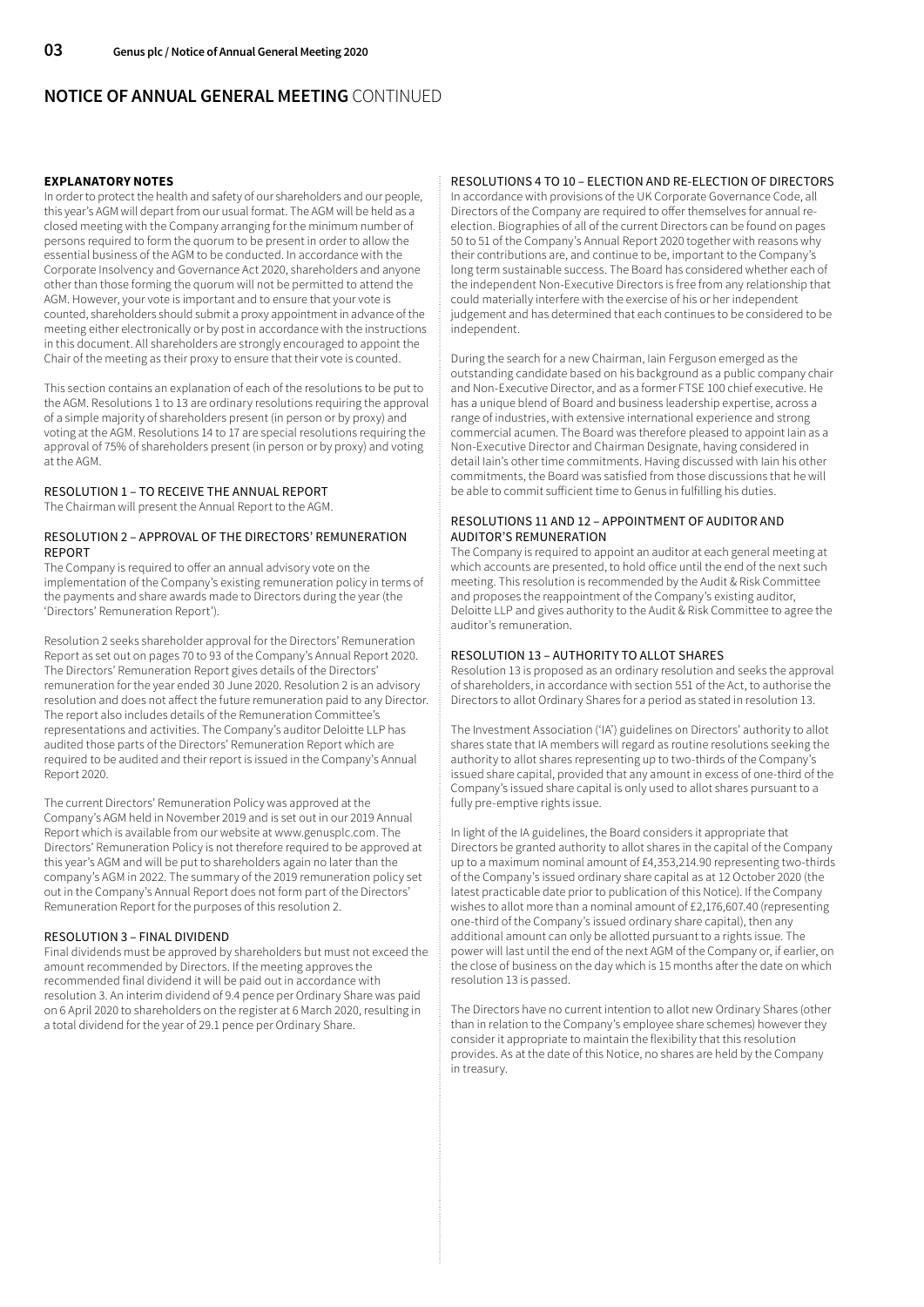## RESOLUTIONS 14 AND 15 – DISAPPLICATION OF PRE-EMPTION RIGHTS

Resolutions 14 and 15 are special resolutions and give the Directors authority to allot Ordinary Shares in the capital of the Company pursuant to the authority granted under resolution 13 above for cash without complying with the pre-emption rights in the Act in certain circumstances.

The Pre-Emption Group's Statement of Principles (the 'Pre-Emption Group Principles') allow the Company to seek authority for an issue of shares for cash otherwise than in connection with a pre-emptive offer of up to 10% of the Company's issued share capital, provided that 5% of the authority can only be used in connection with an acquisition or specified capital investment which is announced contemporaneously with the issue or which has taken place in the preceding six-month period and is disclosed in the announcement of the issue (a 'Relevant Acquisition or Specified Capital Investment').

In line with Pre-Emption Group guidance, the annual disapplication of pre-emption rights is being proposed as two separate resolutions.

Resolution 14 will permit the Directors to allot:

- 14.1 equity securities for cash and sell treasury shares up to a nominal amount of £4,353,214.90, representing two-thirds of the Company's issued share capital as at 12 October 2020 (the latest practicable date prior to publication of this Notice) on an offer to existing shareholders on a pre-emptive basis (that is including a rights issue or an open offer), with one-third being available only in connection with a rights issue (in each case subject to any adjustments, such as for fractional entitlements and overseas shareholders, as the Directors see fit); and
- 14.2 equity securities for cash and sell treasury shares up to a maximum nominal value of £326,491.10, representing approximately 5% of the issued ordinary share capital of the Company as at 12 October 2020 (the latest practicable date prior to publication of this Notice) otherwise than in connection with a pre-emptive offer to existing shareholders.

Resolution 15 is being proposed as a separate resolution to authorise the Directors to allot additional equity securities for cash and sell treasury shares up to a maximum nominal value of £326,491.10, representing a further 5% of the issued ordinary share capital of the Company (as at 12 October 2020, being the latest practicable date prior to publication of this Notice), otherwise than in connection with a pre-emptive offer to existing shareholders for the purposes of financing a transaction (or refinancing within six months of the transaction) which the Directors determine to be an acquisition or other capital investment contemplated by the Pre-Emption Group Principles.

In accordance with the Pre-Emption Group Principles, the Directors confirm that they do not intend to allot shares for cash in excess of an amount equal to 7.5% of the total issued ordinary share capital of the Company (excluding treasury shares) within any rolling three year period, without prior consultation with shareholders.

The authorities contained in resolutions 14 and 15 will expire upon the expiry of the authority to allot shares conferred in resolution 13 (that is at the end of the next AGM of the Company or, if earlier, on the close of business on the day which is 15 months from the date of these resolutions). The Directors' existing authority expires at the forthcoming AGM.

## RESOLUTION 16 – AUTHORITY TO PURCHASE OWN SHARES

Resolution 16 is proposed as a special resolution and seeks authority for the Company to purchase up to 10% of its Ordinary Shares at, or between, the minimum and maximum prices specified in this resolution. This power would be used only after careful consideration by the Directors, having taken into account market conditions prevailing at that time, the investment needs of the Company, its opportunities for expansion and its overall financial position. The Directors would exercise the authority to purchase Ordinary Shares only if they considered it to be in the best interests of shareholders as a whole and if the purchase could be reasonably expected to result in an increase in earnings per share.

The Directors have no present intention of exercising the authority to purchase Ordinary Shares but consider it prudent to obtain the flexibility this resolution provides. In considering whether to use this authority, the Directors will take into account factors including the financial resources of the Company, the Company's share price and future funding opportunities. The authority will be exercised only if the Directors believe that to do so would result in an increase in earnings per share and would be in the interests of shareholders generally. Any purchases of Ordinary Shares would be by means of market purchases through the London Stock Exchange.

Under the Act, the Company is allowed to hold its own shares in treasury following a purchase of its own shares, instead of cancelling them. Such shares may be resold for cash or used to satisfy share options and share awards under the Company's share incentive schemes but all rights attaching to them, including voting rights and any right to receive dividends, are suspended whilst they are held in treasury. If the Directors exercise the authority conferred by resolution 16, the Company will have the option of holding repurchased shares in treasury.

If resolution 16 is passed at the AGM, it is the Company's current intention to hold in treasury all of the shares it may purchase pursuant to the authority granted to it. However, in order to respond properly to the Company's capital requirements and prevailing market conditions, the Directors will reassess at the time of any and each actual purchase whether to hold the shares in treasury or cancel them, provided it is permitted to do so. As at the date of this Notice, no shares are held by the Company in treasury.

At 12 October 2020 (the latest practicable date prior to the publication of this Notice), options were outstanding to subscribe for 827,212 Ordinary Shares, representing 1.27% of the issued share capital at that date. If the full authority to purchase such shares (existing and sought) was exercised, they would represent 1.41% of the Company's issued share capital as at that date. The authority sought at the AGM will expire at the conclusion of the AGM next following, or the close of business on the day which is 15 months from the date of this resolution (whichever is earlier).

## RESOLUTION 17 – NOTICE PERIOD FOR GENERAL MEETINGS

Resolution 17 is proposed as a special resolution and seeks the approval of shareholders to reduce to 14 clear days the notice period required for a general meeting (other than an Annual General Meeting). The notice period required for general meetings for listed companies is 21 days but the Company may provide a shorter notice period of 14 clear days (for meetings other than Annual General Meetings) provided two conditions are met. The first condition is that the Company offers a facility for shareholders to vote by electronic means. This condition is met if the Company offers a facility, accessible to all shareholders, to appoint a proxy by means of a website. The second condition is that there is an annual resolution of shareholders approving the reduction of the minimum notice period from 21 days to 14 days. Annual General Meetings will continue to be held on at least 21 clear days' notice. It is intended that the shorter notice period would not be used as a matter of routine for general meetings but only where the flexibility is merited by the business of the meeting and is thought to be in the interests of the shareholders as a whole.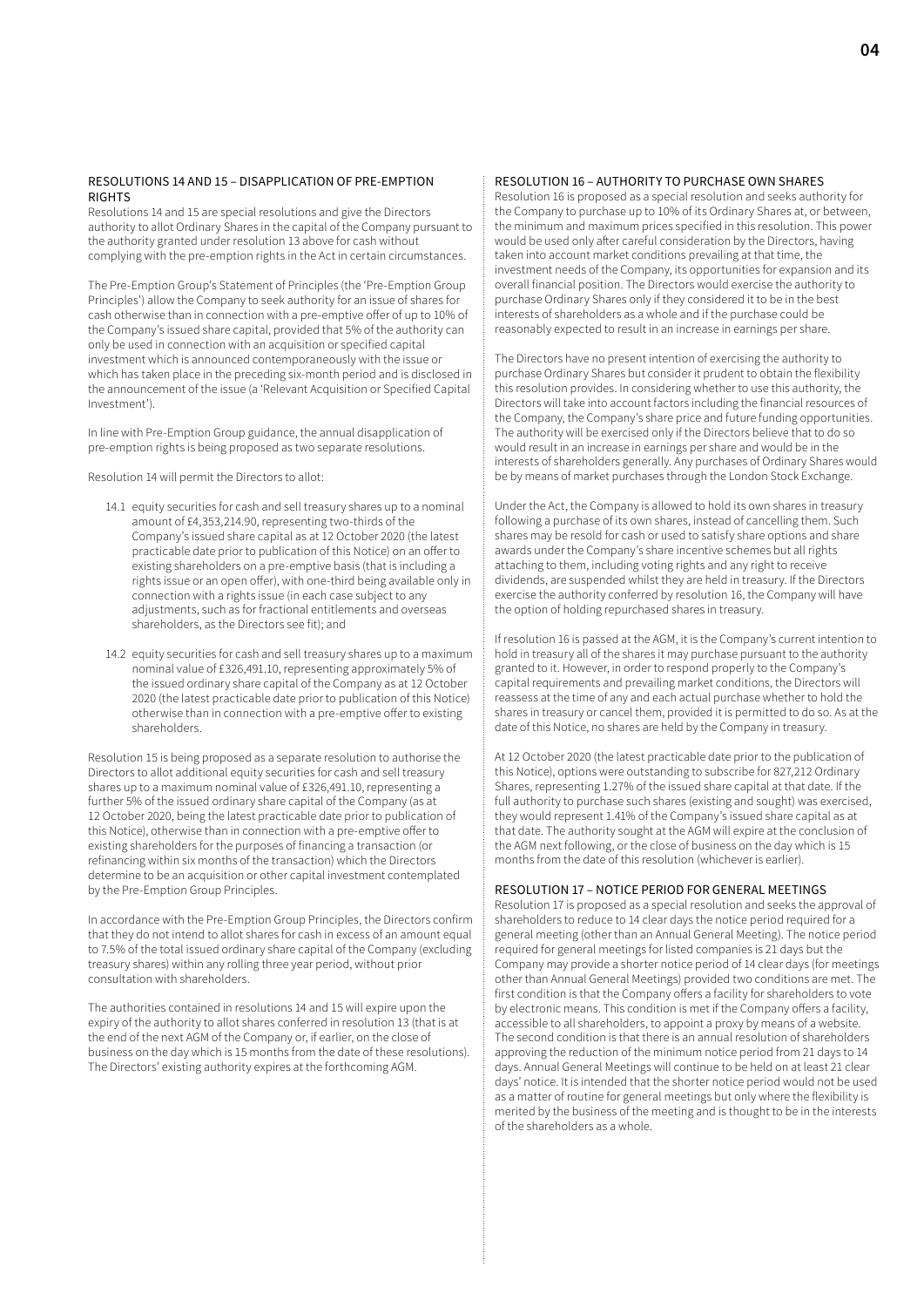# **NOTICE OF ANNUAL GENERAL MEETING** CONTINUED

## **GENERAL NOTES**

This Notice is being sent to all members and to any person nominated by a member of the Company under section 146 of the Act to enjoy information rights. Information regarding the AGM, including the information required by section 311A of the Act, is available from www.genusplc.com.

## COVID-19

The evolving developments and related Government restrictions in response to COVID-19 have affected the ability of shareholders to attend our AGM this year and it will not be possible to hold our AGM in the normal way.

In normal circumstances, the Board values greatly the opportunity to meet shareholders in person. However, In order to protect the health and safety of our shareholders and our people the Board has concluded that it is appropriate to request shareholders not to attend the AGM in person this year as permitted by the Corporate Insolvency and Governance Act 2020 and to hold the AGM as a closed meeting.

Our AGM this year will be purely functional to comply with the relevant legal requirements. The Chairman, exercising the votes of members who have validly appointed him as their proxy, along with Directors holding sufficient shares to meet the quorum requirements set out in Regulation 44 of the Company's Articles of Association will conduct the essential business of the meeting in a closed forum.

Instead of attending this year's AGM, shareholders are asked to exercise their votes by submitting their proxy electronically or by post, as explained below. In addition, should a shareholder have a question that they would have raised at the meeting, we ask that instead of attending the meeting they send it by email to Global-GenusCoSec@genusplc.com. Answers to questions will be published on our website following the AGM.

#### PROXIES

Members will find a form of proxy enclosed with this Notice. Only holders of Ordinary Shares are entitled to vote at the AGM. Any member so entitled may appoint one or more proxies to vote instead of him or her. However, to ensure that your vote is counted you are strongly encouraged to appoint the Chairman as your proxy as there will be no right for any other person to attend the meeting to represent you. Your proxy must vote as you instruct, and details of how to vote are set out in the notes to the proxy form. A member may appoint more than one proxy provided each proxy is appointed to exercise rights attached to different shares but please see above in relation to attendance this year. You may not appoint more than one proxy to exercise rights attached to any one share. A vote withheld is not a vote in law, which means that the vote will not be counted in the calculation of votes for or against the resolution. If no voting indication is given, your proxy will vote or abstain from voting at his or her discretion. Your proxy will vote (or abstain from voting) as he or she thinks fit in relation to any other matter which is put before the AGM.

To be valid, a duly executed form of proxy for use at the AGM together, if appropriate, with the power of attorney or other authority (if any) under which it is signed or a duly certified copy of such power or authority must be deposited at the offices of Equiniti Registrars at least 48 hours before the time appointed for holding the AGM or any adjournment thereof. Alternatively, proxies may be appointed by having an appropriate CREST message transmitted, if you are a user of the CREST system (further details are below). In the case of a member which is a company, the proxy form must be executed under its common seal or signed on its behalf by an officer of the company or an attorney for the company.

To change your proxy instructions you may return a new proxy appointment using the methods set out above. Where you have appointed a proxy using the hard copy proxy form and would like to change the instructions using another hard copy proxy form, please contact Equiniti Limited, Aspect House, Spencer Road, Lancing BN99 6DA.

The deadline for receipt of proxy appointments (see above) also applies in relation to amended instructions. Where two or more valid separate appointments of proxy are received in respect of the same share in respect of the same meeting, the one which is last sent shall be treated as replacing and revoking the other or others.

The right to appoint a proxy does not apply to persons whose shares are held on their behalf by another person and who have been nominated to receive communications from the Company in accordance with section 146 of the Act ('nominated persons'). Nominated persons may have a right under an agreement with the registered member who holds shares on their behalf to be appointed (or to have someone else appointed) as a proxy. Alternatively, if nominated persons do not have such a right, or do not wish to exercise it, they may have a right under such an agreement to give instructions to the person holding the shares as to the exercise of voting rights.

## VOTING RECORD DATE

Pursuant to Regulation 41 of the Uncertificated Securities Regulations 2001, the time by which a person must be entered on the register of members of the Company in order to have the right to attend and vote at the AGM is 6.30pm on 23 November 2020 (or if the AGM is adjourned, members on the register of members not later than 6.30pm on the day that is two working days prior to the reconvened AGM). Changes to entries on the register of members after the relevant time will be disregarded in determining the rights of any person to attend or vote (and the number of votes they may cast) at the AGM or adjourned meeting.

## DOCUMENTS ON DISPLAY

Copies of contracts of service and letters of appointment between the Directors and the Company will be available for inspection at the Registered Office of the Company during normal business hours until the conclusion of the AGM (or, if the office is closed a result of COVID-19, by alternative arrangements made with the Company Secretary via email to Global-GenusCoSec@genusplc.com).

#### CREST

CREST members who wish to appoint a proxy or proxies through the CREST electronic proxy appointment service may do so for this AGM to be held on 25 November 2020 at 11.00am and any adjournment(s) thereof by using the procedures described in the CREST Manual found on the Euroclear website www.euroclear.com. CREST Personal Members or other CREST sponsored members, and those CREST members who have appointed a voting service provider(s), should refer to their CREST sponsor or voting service provider(s), who will be able to take the appropriate action on their behalf. In order for a proxy appointment or instruction made using the CREST service to be valid, the appropriate CREST message (a 'CREST Proxy Instruction') must be properly authenticated in accordance with Euroclear UK and Ireland Limited's specifications and must contain the information required for such instructions, as described in the CREST Manual. The message, regardless of whether it constitutes the appointment of a proxy or to an amendment to the instruction given to a previously appointed proxy must, in order to be valid, be transmitted so as to be received by the issuer's agent (ID RA19) by the latest time(s) for receipt of proxy appointments specified in this Notice of AGM. For this purpose, the time of receipt will be taken to be the time (as determined by the timestamp applied to the message by the CREST Applications Host) from which the issuer's agent is able to retrieve the message by enquiry to CREST in the manner prescribed by CREST. After this time, any change of instructions to proxies appointed through CREST should be communicated to the appointee through other means.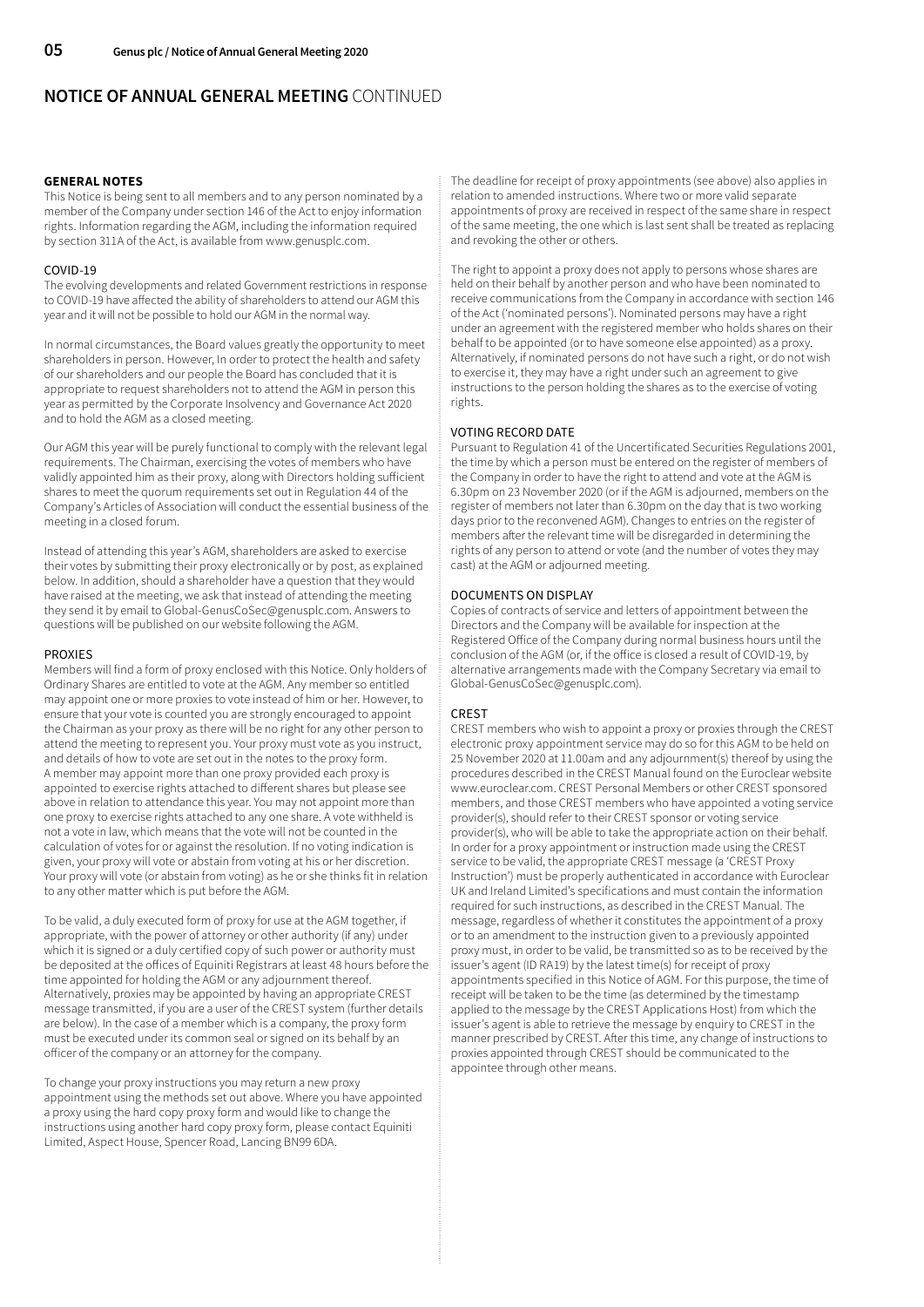CREST members and, where applicable, their CREST sponsors or voting service providers should note that Euroclear UK and Ireland Limited do not make available special procedures in CREST for any particular messages. Normal system timings and limitations will therefore apply in relation to the input of CREST Proxy Instructions. It is the responsibility of the CREST member concerned to take (or, if the CREST member is a CREST personal member or sponsored member or has appointed a voting service provider(s), to procure that his CREST sponsor or voting service provider(s) take(s)) such action as shall be necessary to ensure that a message is transmitted by means of the CREST system by any particular time. In this connection, CREST members and, where applicable, their CREST sponsors or voting service providers are referred, in particular, to those sections of the CREST Manual concerning practical limitations of the CREST system and timings.

The Company may treat as invalid a CREST Proxy Instruction in the circumstances set out in Regulation 35(5) (a) of the Uncertificated Securities Regulations 2001, as amended.

#### CORPORATE REPRESENTATIVES

Any corporation that is a member can appoint one or more corporate representatives who may exercise on its behalf all of its powers as a member provided that they do not do so in relation to the same shares.

## TOTAL VOTING RIGHTS

As at 12 October 2020 (being the latest practicable date before publication of this Notice), the Company's issued share capital comprised 65,298,224 Ordinary Shares of 10 pence each. As at the date of this Notice, no shares are held by the Company in treasury. Each Ordinary Share carries the right to one vote at a general meeting of the Company and, therefore, the total number of voting rights in the Company as at 12 October 2020 is 65,298,224. The Company's website, referred to above, will include the contents of this Notice, information on the number of shares and voting rights and, if applicable, any shareholders' statements, shareholders' resolutions or shareholders' matters of business received by the Company after the date of this Notice.

### **OUESTIONS**

The AGM will proceed as a closed meeting at which shareholders will not be permitted to attend. Should a shareholder have a question that they would have raised at the meeting, we ask that they send it by email to Global-GenusCoSec@genusplc.com. Answers to questions will be published on our website www.genusplc.com following the AGM unless; as in the case for questions asked in person at an AGM, the question would involve the disclosure of confidential information, the answer has already been given on a website in the form of an answer to a question, or it is undesirable in the interests of the Company that the question be answered.

#### REQUISITION RIGHTS

Under section 527 of the Act, members meeting the threshold requirements set out in that section have the right to require the Company to publish on its website a statement setting out any matter relating to: (i) the audit of the Company's Accounts (including the auditor's report and the conduct of the audit) that are to be laid before the AGM; or (ii) any circumstances connected with an auditor of the Company ceasing to hold office since the previous meeting at which annual accounts and reports were laid in accordance with section 437 of the Act. The Company may not require the members requesting any such website publication to pay its expenses in complying with sections 527 or 528 of the Act. Where the Company is required to place a statement on its website under section 527 of the Act, it must forward the statement to the Company's auditor not later than the time when it makes the statement available on the website. The business which may be dealt with at the AGM includes any statement that the Company has been required under section 527 of the Act to publish on its website.

## VOTING AT THE MEETING

In order for the voting preferences of all shareholders to be taken into account, a poll will be conducted on all resolutions at the AGM this year. The results of the voting will be posted on the Company's website as soon as practicable after the meeting.

Except as provided above, members who have general queries about the AGM should call Equiniti registrars on 0371 384 2290. If calling from overseas, please call the Equiniti overseas helpline number of +44 121 415 7047.

Lines open 8.30am to 5.30pm, Monday to Friday (excluding UK public holidays). No other methods of communication will be accepted. You may not use any electronic address provided either in this Notice of AGM, or any related documents (including the proxy form) to communicate with the Company for any purposes other than those expressly stated.